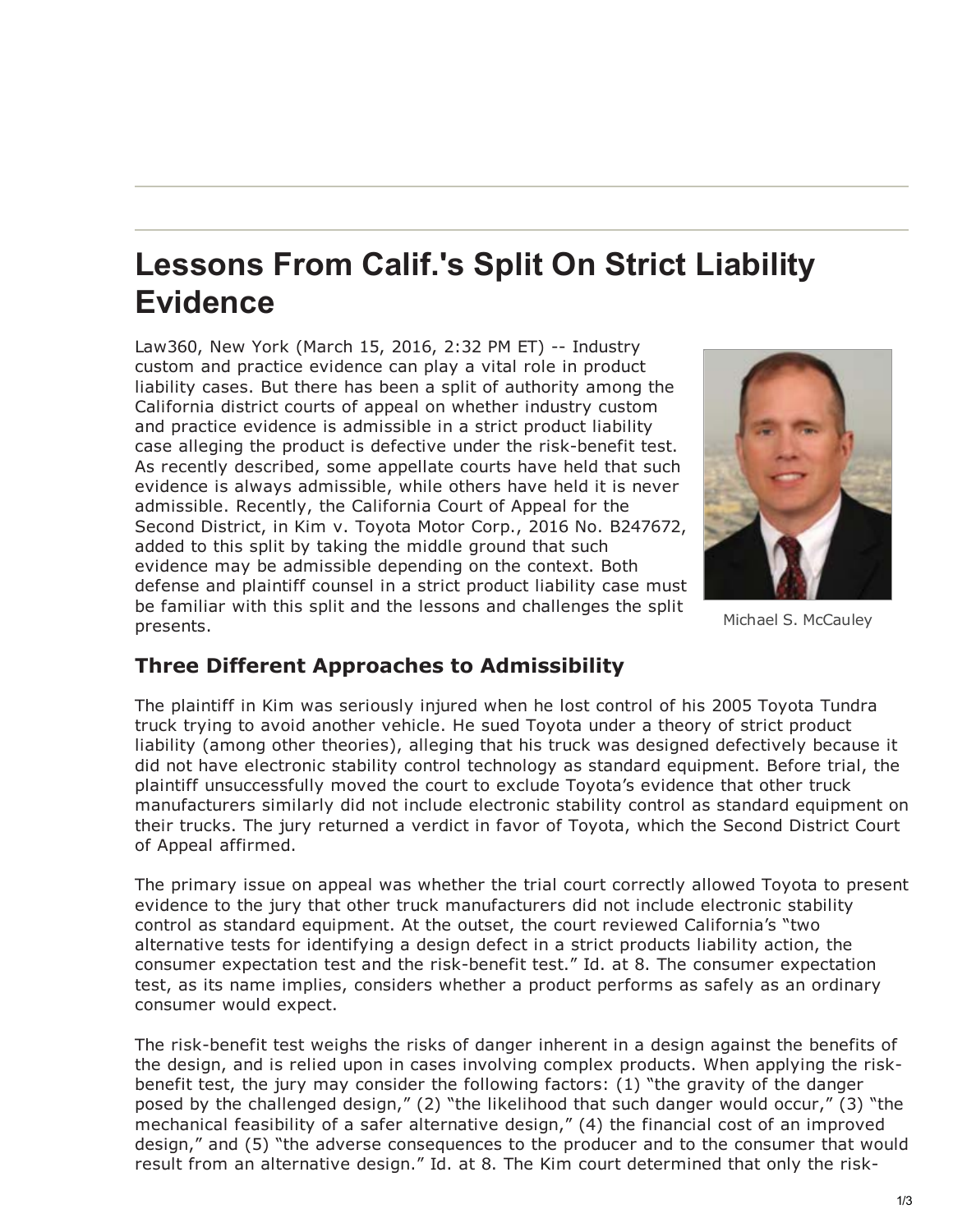benefit test was applicable. Id. at 32.

The court then considered prior case law on the central question of "whether the trier of fact may consider evidence of industry custom and practice in the risk-benefit analysis." Id. at 9. The Kim court summarized what it viewed as a split of authority among the California district courts of appeal on this issue: (1) a line of cases holding that evidence of industry custom and practice is always inadmissible, reasoning, in part, that custom and practice is not a listed factor in the risk-benefit test and explaining such evidence would inject negligence principles into the strict liability analysis; and (2) a more recent line of authority holding that evidence of industry custom and practice is admissible, reasoning, in part, that such evidence should be considered in the expert analysis of whether the product is defective. Id. at 9-13.

The Second District rejected both of these approaches and instead adopted a "middle ground." Id. at 13. The court held that "evidence of industry custom and practice may be relevant and, in the discretion of the trial court, admissible in a strict products liability action, depending on the nature of the evidence and the purpose for which the party seeking its admission offers the evidence." Id. As the court explained, industry custom and practice evidence may "tend to show that a product is unsafe for its foreseeable uses" or inform the jury as to the feasibility or consequences that would result from an alternative design. Id. at 14.

The Second District then provided guidance on the different contexts in which industry custom and practice evidence may be admissible under the risk-benefit test for strict liability. For example, the court found that evidence that a competitor's alternative design made the product less efficient or desirable to the consumer would be relevant to the adverse consequences factor. Conversely, the court held that evidence that competitors were not using electronic stability control, and that including this technology on its Tundra would have put Toyota at a competitive disadvantage, was not an adverse consequence under the risk-benefit test.

## **Lessons for Practitioners**

The Kim decision has several lessons for lawyers litigating strict product liability cases in California, lessons that counsel should consider prefiling and while trying the case.

The split among Kim and the other California appellate decisions may increase the importance of where the strict product liability case is tried. Normally, a California court of appeal decision is binding on all superior courts, regardless of what district or division issued the decision. Auto Equity Sales Inc. v. Super. Ct., 57 Cal. 2d 450, 455 (1962). But this rule does not apply where there are conflicting appellate court decisions on the issue. When confronted with conflicting appellate decisions, the superior court "can and must make a choice between the conflicting decisions." Id. at 456. Despite this theoretical choice, in practice "a superior court ordinarily will follow an appellate opinion emanating from its own district even though it is not bound to do so." McCallum v. McCallum, 190 Cal. App. 3d 308, 315, n.4 (1987).

Any tendency of superior courts to follow decisions of the appellate court in their districts, rather than conflicting out-of-district authority, may cause both plaintiff and defense counsel to take strategic steps with respect to venue if the industry custom and practice evidence is particularly compelling. Plaintiffs' counsel may consider the appellate split on the admissibility of such evidence  $-$  along with considerations like the judges in the district, juror demographics in the district, and other factors — and if the evidence favors the plaintiff, may decide to file in a plaintiff-friendly district (if the venue is proper in multiple districts) in the hope that the trial court will follow the favorable appellate decisions. Conversely, defense counsel may consider the split in challenging the chosen venue in favor of a more advantageous venue.